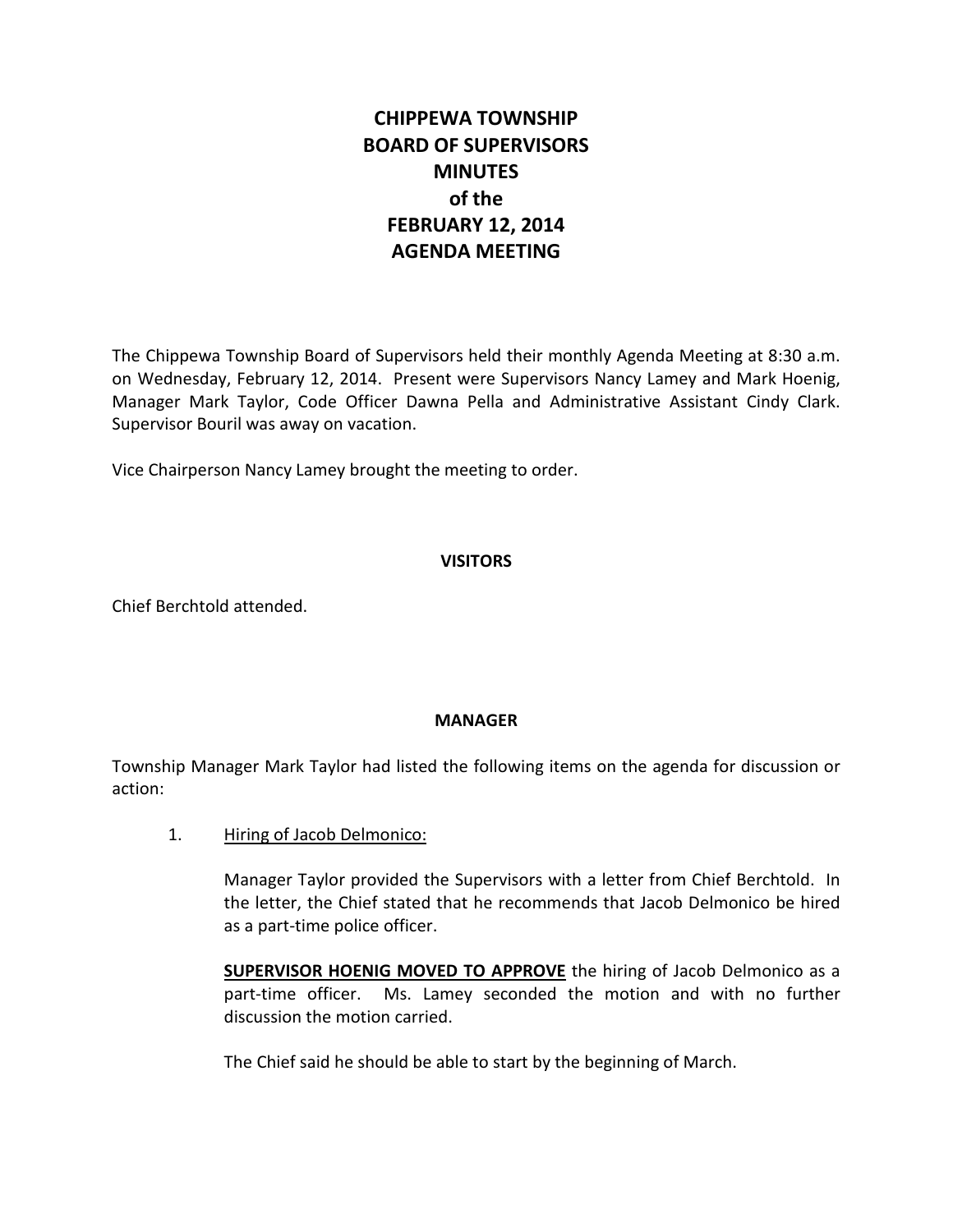#### 2. Pavilion rental fees:

Manager Taylor provided the Supervisors with a memo regarding a proposed increase in shelter rental fees for people from outside the Township. He said that over the past few years people who live outside Chippewa Township call the office on the first day that reservations are taken and then sometimes Chippewa Township residents, who pay taxes here, have to choose alternate dates for their events because dates are already taken by those who live elsewhere. He feels people from other areas realize that it is very cheap to rent shelters here in the Township. He said our current rental rate is just \$35, for both residents and nonresidents. He discovered that the Brady's Run Park weekend rate is \$60.00. Mr. Taylor is recommending that the Supervisors allow the shelter rental fee for residents to remain at \$35.00, as this will be an extra benefit to those who pay taxes here, but that non-residents pay \$55.00 beginning this year. He said that the shelters are maintained with the taxes paid by Township residents. He would like the new rules to stipulate that the person listed as the renter on the rental agreement form must be present at the event. He wants renters to know that they can't put a Township resident's name on the rental form unless that resident is also planning to be at the event held in our shelter. If Supervisors wish to proceed with this, he will send all of this information to the newspaper for the ad. He said that people have already been calling the receptionists to find out what day we will start taking reservations for 2014. He asked the Supervisors to think about this change in fees and to vote on it at next week's regular meeting.

#### 3. Yard waste ordinance:

Manager Taylor said each year the amount of yard waste in the piles on the Klein Street Park tennis courts increases and we spend thousands of dollars to get rid of this waste. We do get credit back from the DEP for some of this cost, but it is not equal to what the Township spends. He said after he clears away the piles it fills up again quickly. He knows that some people and some contractors who are dumping there do not live in the Township. Residents of Chippewa Township end up paying to get rid of waste that is deposited there by people who don't live in the Township. It is known as the place to get rid of brush. Mr. Taylor is suggesting that an ordinance be passed that would establish rules and regulations for the use of this yard waste site. He gave a copy of the proposed ordinance, the proposed application form and the proposed card/permit to the Supervisors to look over. He said signs will be posted, cameras will be installed, and he may have someone sit there at times. He said he does not want a vote tonight, but he would like the Supervisors to discuss this further next Wednesday at the regular meeting.